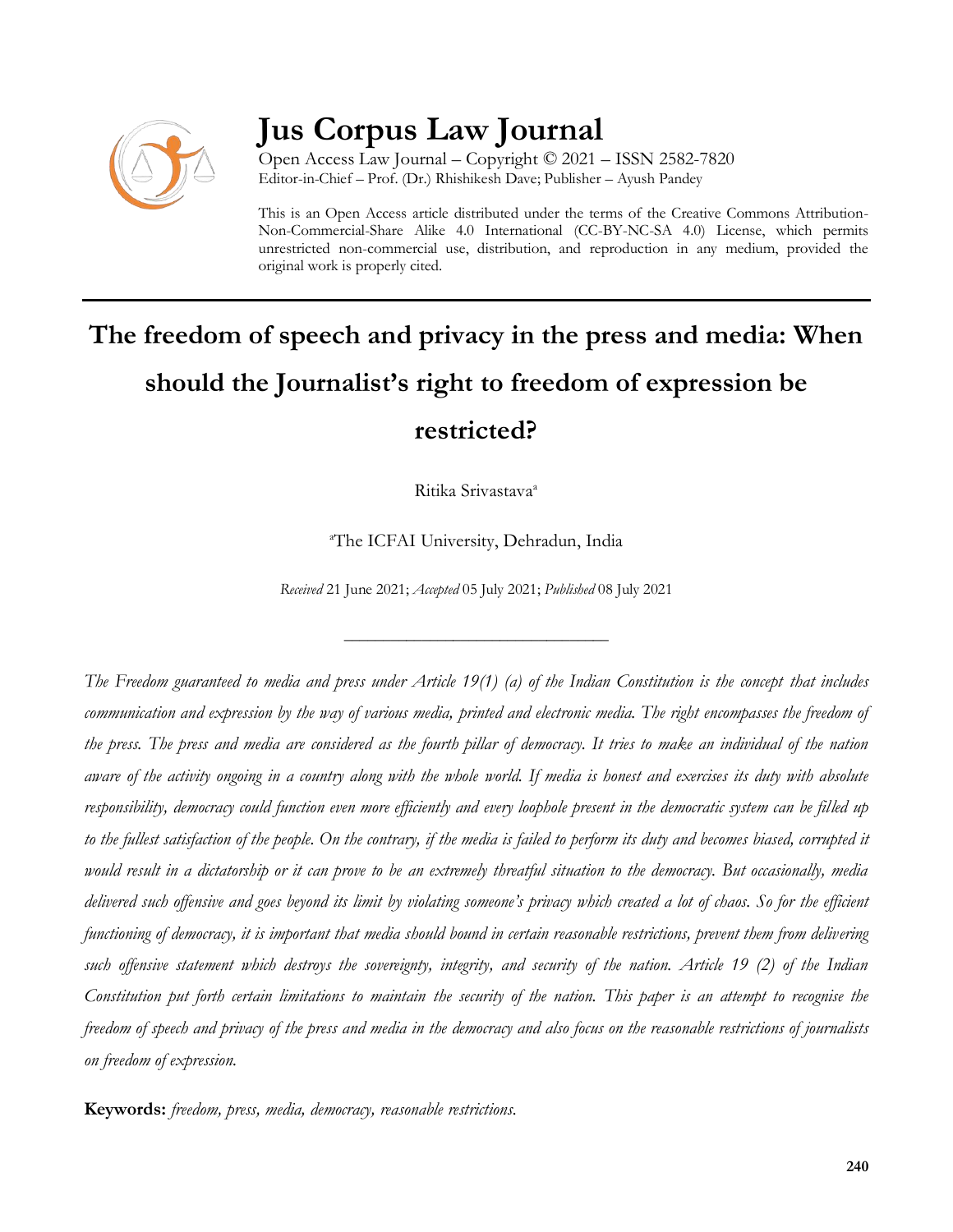# **INTRODUCTION**

Media is an extremely powerful tool to express an opinion, views of one another; it is behind the thinking ability of millions of people. It used to form a base of opinion on distinct concepts like national, international, and regional concepts. The executive, legislative, and judiciary are the three influential pillars of Indian and in the present era, Indian has four pillars in the nation. Article 19 (1) (a) guaranteed "freedom of speech and expression" and it gave birth to the fourth pillar which is Media. It works as a watchdog not just against corruption but also against disaster<sup>1</sup>. It always tries to make an individual aware of the wrong that exists in society with an intention to correct it.

Freedom of the press which comes with the right to privacy occasionally gets infringed. It is the truth that media and press have plenty of responsibility, but it is necessary for them to realize its boundaries. The media is obliged to exercise its act with the respect of an individual by acknowledging the privacy of others. An individual has a "right to privacy" provided under Article 21 of the Indian Constitution.

# **CONSTITUTIONAL VALIDITY OF FREEDOM OF SPEECH AND RIGHT TO PRIVACY**

Article 19(1) (a) and 21 of the Indian Constitution deal with Freedom of Speech and the Right to Privacy, respectively.

Article 19 provides for the protection of certain rights regarding freedom of speech, etc. (i) all citizen shall have the right ----

# *"to freedom of speech and expression,*

 $\overline{\phantom{a}}$ 

It guarantees every citizen that he/she has the right to precise his views, behalf, opinion, and conviction. He/she is free to express his views through or by word of mouth, writing, printing,

<sup>&</sup>lt;sup>1</sup> Anuj Kumar, 'Role of media in democracy' (*Legal Desire*, 25 July 2016) [<https://legaldesire.com/role-of-media](https://legaldesire.com/role-of-media-in-democracy/)[in-democracy/>](https://legaldesire.com/role-of-media-in-democracy/) accessed 03 June 2021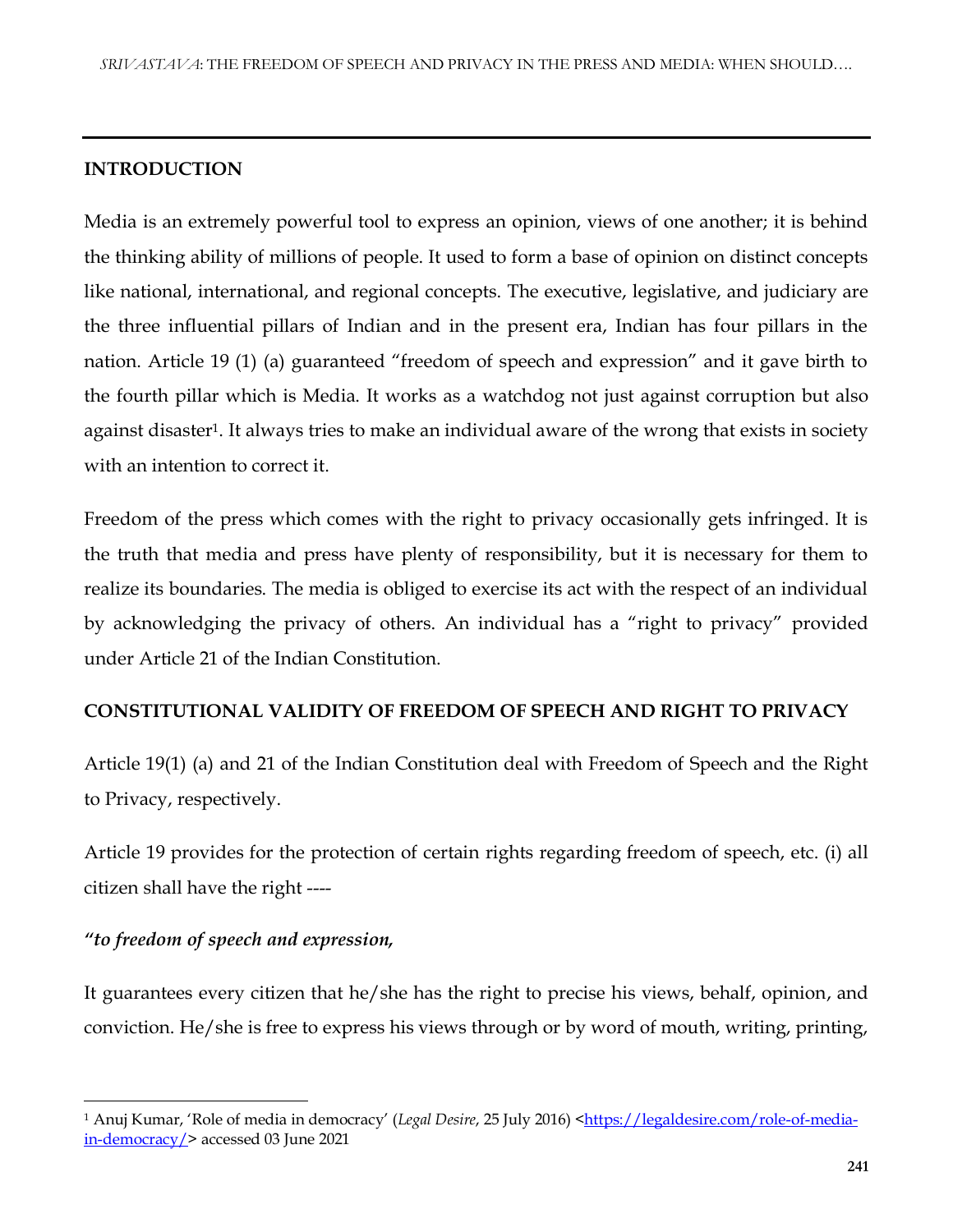picture, or in another way. India's Apex Court held that the freedom of speech and expression consists of the following.

- Right to propagate one's views as well as the view of others.
- Freedom of the Press.
- Freedom of commercial advertisement.
- Right against tapping of telephonic conversation.
- Right to telecast, the government has no monopoly on electronic media.
- Right against bundh called by a political party of organization
- Right to know about the government policies.
- Freedom of silence.
- Right against the imposition of pre-censorship on a newspaper.
- Right to demonstration or picketing but not right to strike.

The state is free to impose reasonable restrictions on the practice of the freedom of speech and expression on the basis of Integrity and sovereignty of India, security of the state, friendly relations with foreign states. Public order, decency or morality, contempt of the west, defamation, and incitement of an offence<sup>2</sup>.

Article 21 of the constitution guaranteed for the protection of life and personal liberty----

# *"No person shall be deprived of his life or personal liberty except according to procedure established by law.<sup>3</sup>"*

In the case, Ram Jethmalani v. Union of India<sup>4</sup>, the Supreme Court held that the 'Right to privacy is an integral part of life. It is often possessing a constitutional value, and it's extremely essential for the people to be allowed the place of freedoms that are freed from public scrutiny unless they act unlawfully.

 $\overline{\phantom{a}}$ <sup>2</sup> M Laxmikanth, *Indian Polity* (50th edn, McGraw Hill Education, Tamil Nadu 2017)

<sup>3</sup> *Ibid*

<sup>4</sup> *Ram Jethmalani v Union of India* (2011) 8 SCC 1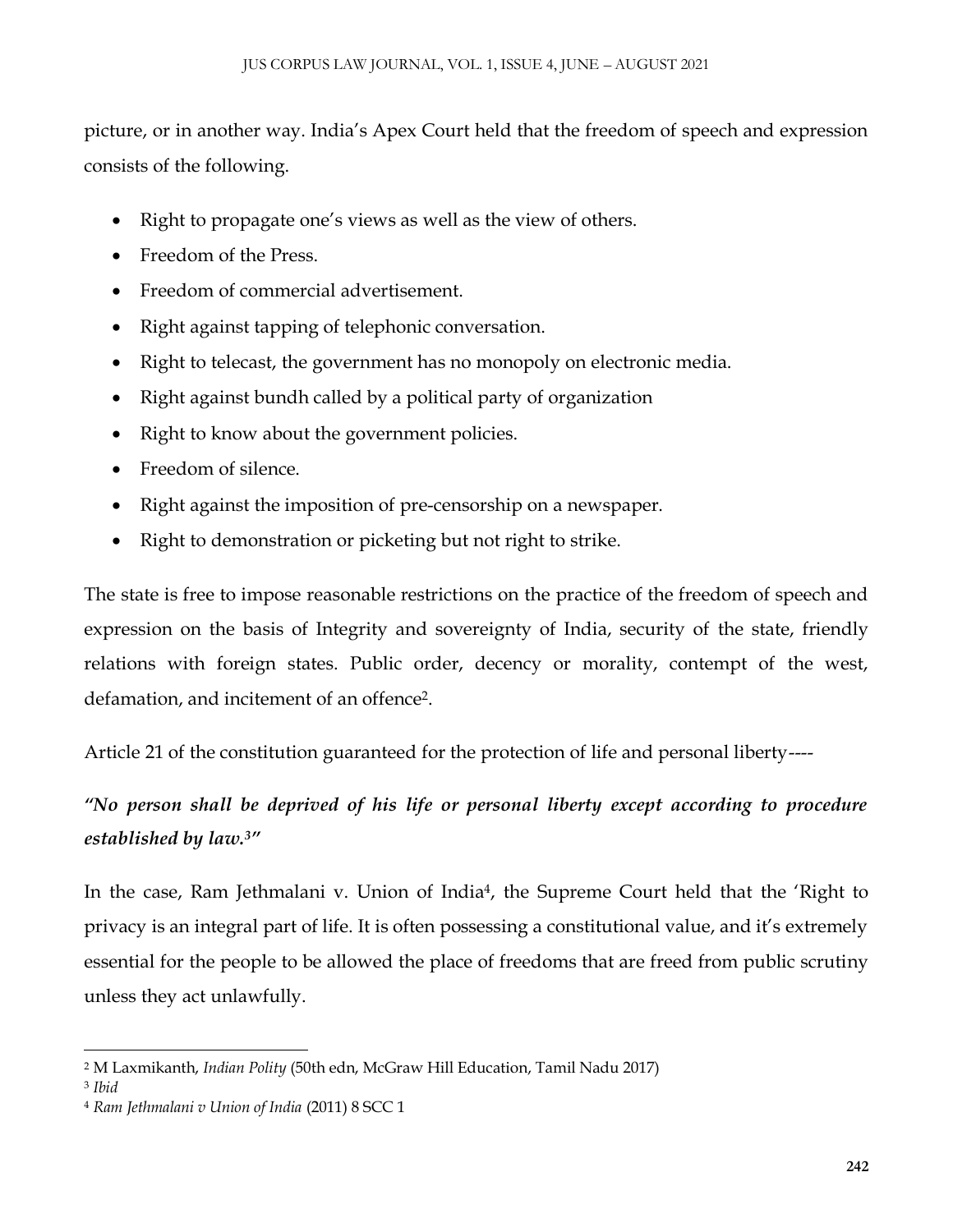In the case R. Rajagopal v. State of Tamil Nadu<sup>5</sup>, the Supreme Court held that the "right to privacy" is guaranteed by Article 21 of the Constitution. A citizen of India has a right to protect their privacy, his family, marriage, procreation, motherboard, child-bearing, and education. Name can publish anything about an individual without his consent whether laudatory or critical. Whether truthful or otherwise if he tries so, he would be violating the right of the personal citizen concerned and would be accountable in an action for damages caused. This rule of Right to Privacy is subject to an exception means if any publication relating to such matters is based on public record involving court record it will be inoffensive. If an issue turned into a matter on public record there would no existence of the right to privacy: It becomes a legitimate subject for comment by press and media among others.

# **ROLE OF MEDIA AND PRESS IN DEMOCRACY**

*"One of the objects of a newspaper is to understand the popular feelings and give expression to it, another is to arouse among the people certain desirable sentiments, and the third is the fearlessness to expose popular defects."*

- Mahatma Gandhi

In a democracy, the media and press play a very positive role, if there is an enabling environment. In the 21<sup>st</sup> century, a new democracy requires in-depth reporting, this means media and press have the requisite skill or ability to make and break the views opinion of the people. It is an extremely powerful tool that acts as a bridge between the government and individuals. It is the duty of the media and press to treat everyone on an equal footing, they should play a very neutral role in releasing their duty without being based by any individual or political party. If the media failed to perform its duty independently it would result in a dictatorship or even worse than them. Media constituted as the fourth pillory of Democracy, So it should be responsible and make the people aware about day to day activities In India along with the whole world. Media managers debate on current affairs and new enact policies.

<sup>5</sup> *R Rajagopal v State of Tamil Nadu* (1994) 6 SCC 632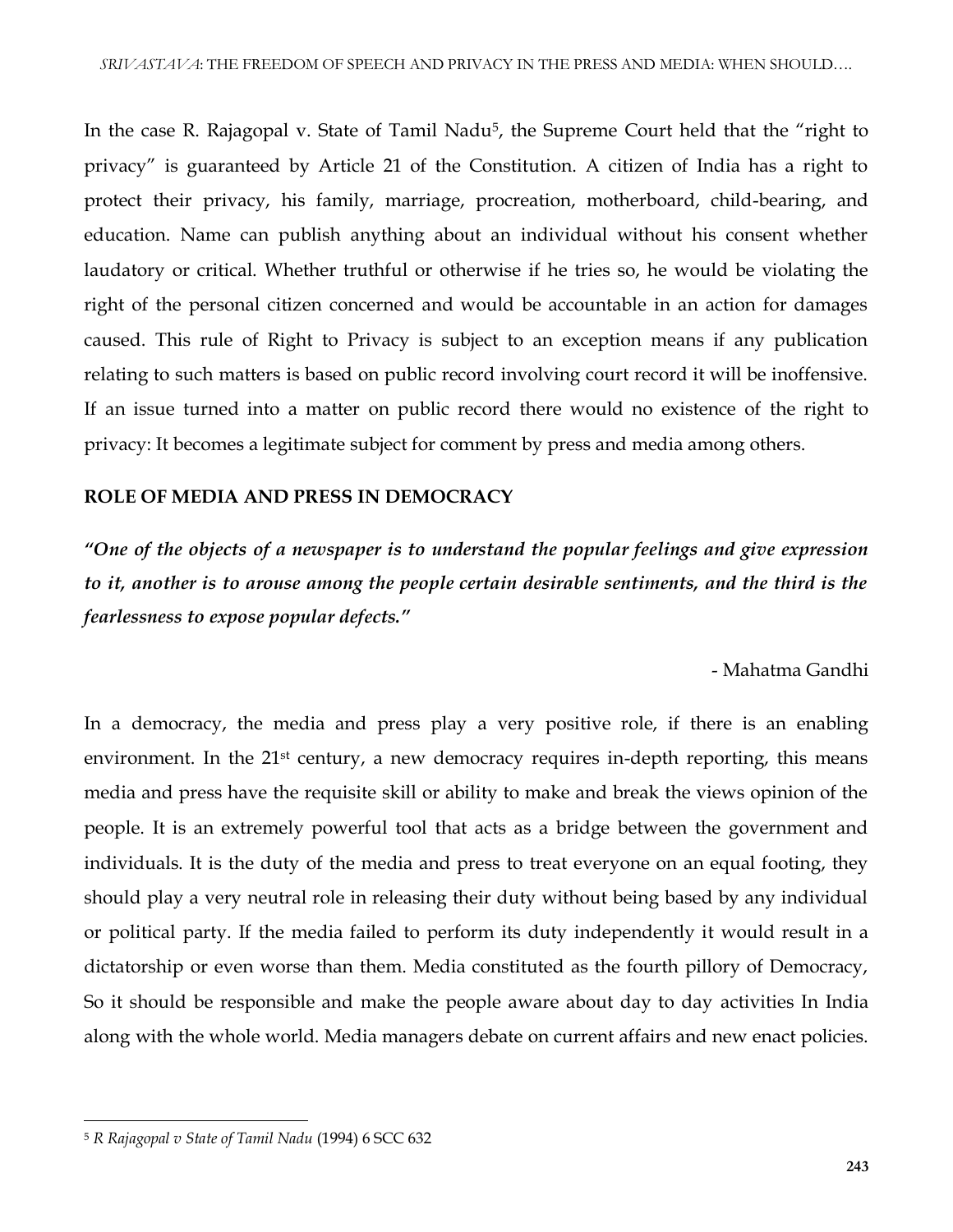In grab the views of others, it provides enable an individual through information, in short, it is a backbone of a democracy.

Freedom of speech is a feeling of intense excitement and happiness to an individual, also a special right in a democratic society. Article 19 (1) (a) of the Indian constitution guarantees freedom of speech and expression to an individual, and it is important for Press. As freedom of the Press has been included in this Article.

The media and press enjoy the freedom of speech and expression but these rights are subjected to certain restrictions. The independent media keeps a check on the judiciary, reports on the court, and ensures a legal enabling atmosphere for press freedom. The responsible media covers the other functional areas of democracy and governance such as anti-corruption, governance activities, decentralization, and free  $\&$  fair elections would be conducted  $\&$  so on.

*"If it were left on me to make whether we should always have a government without newspapers or newspapers without a government, I shouldn't hesitate a flash to prefer the latter."*

# **- Thomas Jefferson**

According to the First Press Commission in India, the term "freedom of the Press" means that Press holds views, receives information through the printed word which would be without interference from any public authority. Pandit Jawaharlal Nehru called the media as "*the watchdog of our democracy."* This statement handed an extreme responsibility to media in the functioning of society. The media and press, their adequate roles, contents, and channel, are regarded to be the most influential weapon to make this achievement a reality.

#### **FREEDOM OF PRESS AND MEDIA**

 $\overline{\phantom{a}}$ 

Justice Hidayatullah said, "Freedom of speech and expression is that cherished right on which our democracy rests is mean for the expression of free opinions.<sup>6"</sup> The Freedom of Press consists of long history since British rule. British Government drafted a number of the act

<sup>6</sup> *Ranjit D Udeshi v State of Maharashtra* AIR 1965 SC 881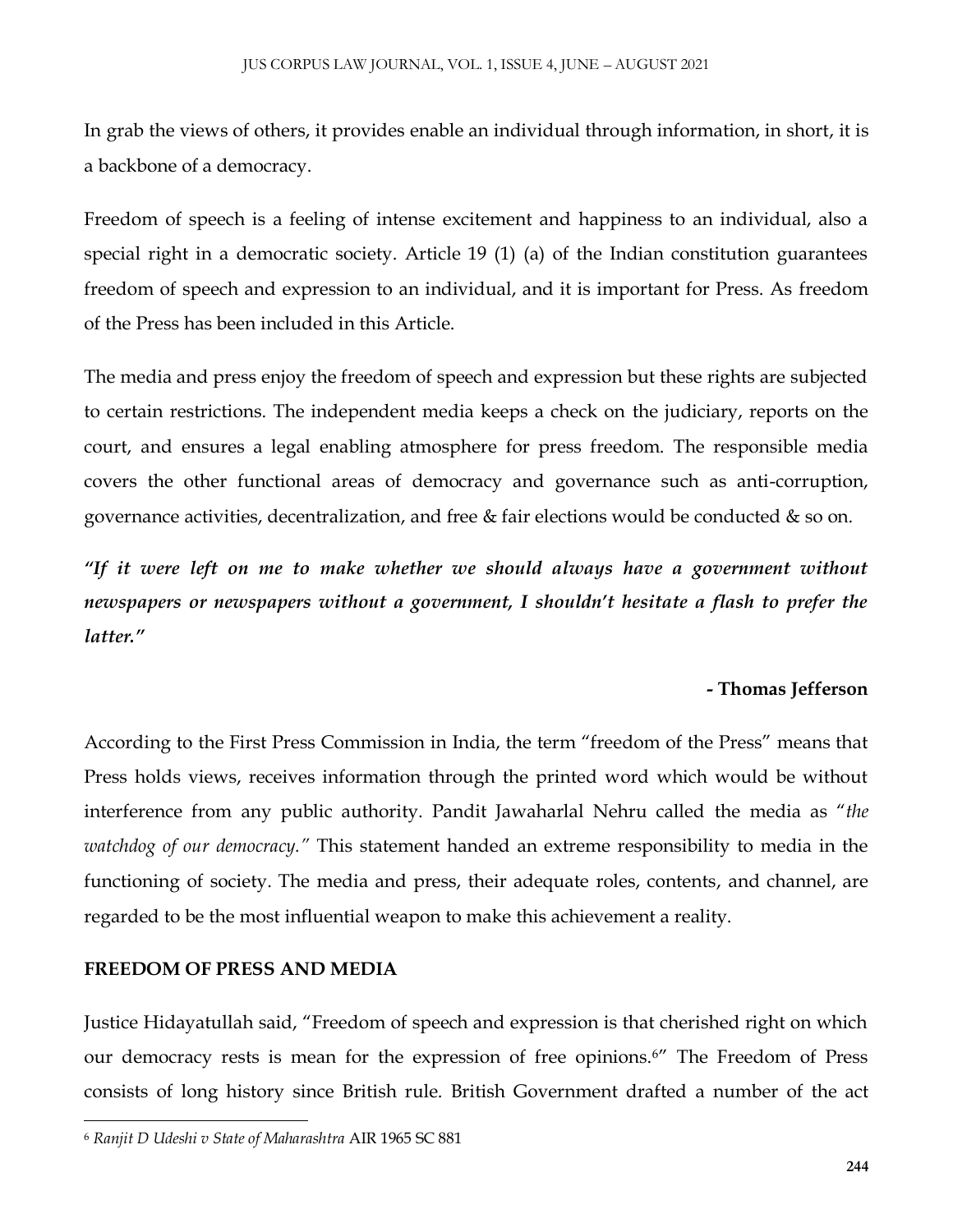regarding Press like Indian Press Act, 1910, Indian Press (Emergency) Act and then on. During that era, the censorship on the publication of any information was associated with congress. But after independence, the perspective was absolutely changed because Article 19(1)(a) came into existence, which guarantees all citizen with the right to freedom of speech and expression (include freedom of the press) which clearly means that the state cannot interfere with the content and circulation of the newspaper. The fundamental right of the liberty of press inexplicit in the right to freedom of speech and expression is important for political liberty and the proper functioning of democracy. The Indian Press Commission has expressed its view. It says that "*Democracy can thrive not only under the vigilant eye of its Legislature but also under the care and guidance of public opinion and therefore the press is par excellence, the vehicle through which opinion can become articulate.7"* Though the Constitution of Indian does not specifically mention the freedom of the press, it is mentioned in one of the freedoms under Article 19(1) (a) list. The "press has not provided with specific rights. The term "Freedom of the press" means the freedom to publish and print what one pleased to publish, without any need of permission. This freedom is not only to newspapers and periodicals, but actually, it also contains pamphlets and circulars and each and every sort of publication whatever carries information and opinion.<sup>8</sup>

In the case, Indian Express Newspapers v. Union of India<sup>9</sup> talks about the utility of liberty of press the court held that "The expression freedom of the press has not been used in Article 19 but it is comprehended within Article 19 (1)(a). The expression means freedom from any sort of interference from a public authority which would result in interference with the content and circulation of newspapers. There would be no interference with freedom in the name of public interest. The objective of the press is to promote the public interest by publishing facts and opinions without which the democracy unable to make fair and responsible judgments.

Freedom of the press is the heart of social and political intercourse. It is the fundamental duty of the court to maintain the freedom of the press and invalidate all laws or administrative

<sup>7</sup> All Answer Ltd, 'Freedom of Speech and Expression' (*Lawteacher.net*, 2019) [<Freedom of Speech and Expression](https://www.lawteacher.net/free-law-essays/constitutional-law/freedom-of-speech-and-expression-constitutional-law-essay.php)  [\(lawteacher.net\)>](https://www.lawteacher.net/free-law-essays/constitutional-law/freedom-of-speech-and-expression-constitutional-law-essay.php) accessed 06 June 2021

<sup>8</sup> *Lowell v Griffin* (1938) 303 US 444; *Sakal Papers Ltd v Union of India* AIR 1962 SC 305

<sup>9</sup> *Express Newspapers v Union of India* (1985) 1 SCC 641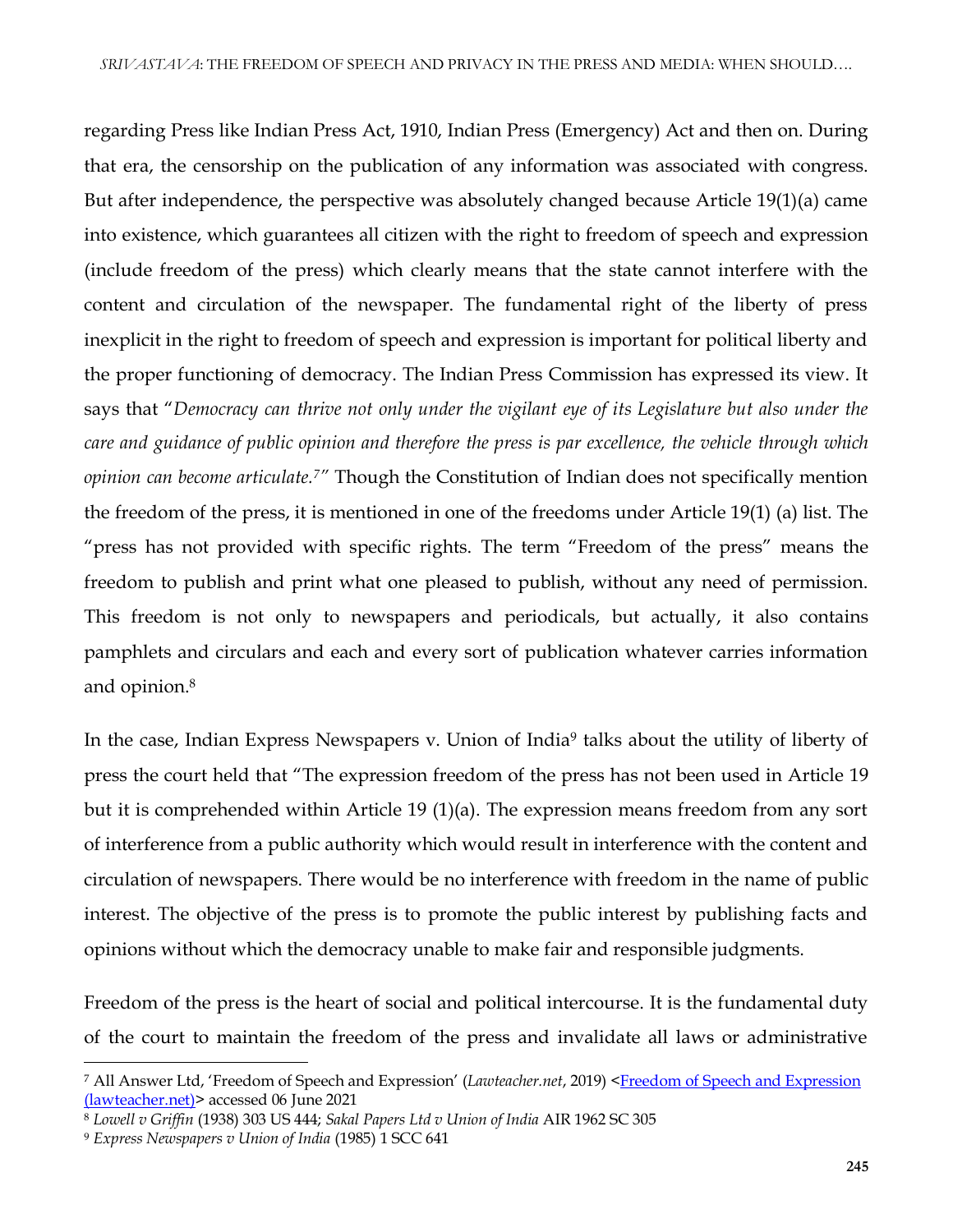actions which interfere with it contrary to the constitutional mandate.<sup>10</sup> In the case, Romesh Thappar v. State of Madras<sup>11</sup>, the Supreme Court held that entry and distribution of "Red Cross", an English Journal, printed and published in Bombay, was banned by the Madras Government. It turns into the violation of the Freedom of Speech as "without freedom of distribution, publication would be of little value".

The freedom of the press includes:

Freedom of Publication.

Freedom of access to all sources of information $12$ 

Freedom of circulation<sup>13</sup>

# **LIMITATION OF FREEDOM OF EXPRESSION**

*"Freedom of speech is meaningless unless it means the freedom of the person who thinks differently!"*

It is a fundamental right provided to each and every individual but runs with certain reasonable restrictions and protocols. Freedom is always misused in the name of law and many cases witness relating to that every day. Until which does a person enjoys its freedom of expression:

- If it would not harm the sentiments and emotions of an individual.
- If not tell any false information about an individual person or event.
- If not take the wrong advantage of the luxury of expressing their opinions.
- If it would not humiliate and abuse an individual which leads to psychological and mental distress.

# **IS FREEDOM OF MEDIA AND PRESS NOT UNCONTROLLED OR ABSOLUTE?**

 $\overline{\phantom{a}}$ <sup>10</sup> *In Re Harijai Singh* AIR 1997 SC 73

<sup>11</sup> *Romesh Thappar v State of Madras* [1950] AIR 124

<sup>12</sup> *MSM Sharma v Sri Krishna Sinha* AIR 1959 SC 395

<sup>13</sup> *Romesh Thappar v State of Madras* AIR 1950 SC 124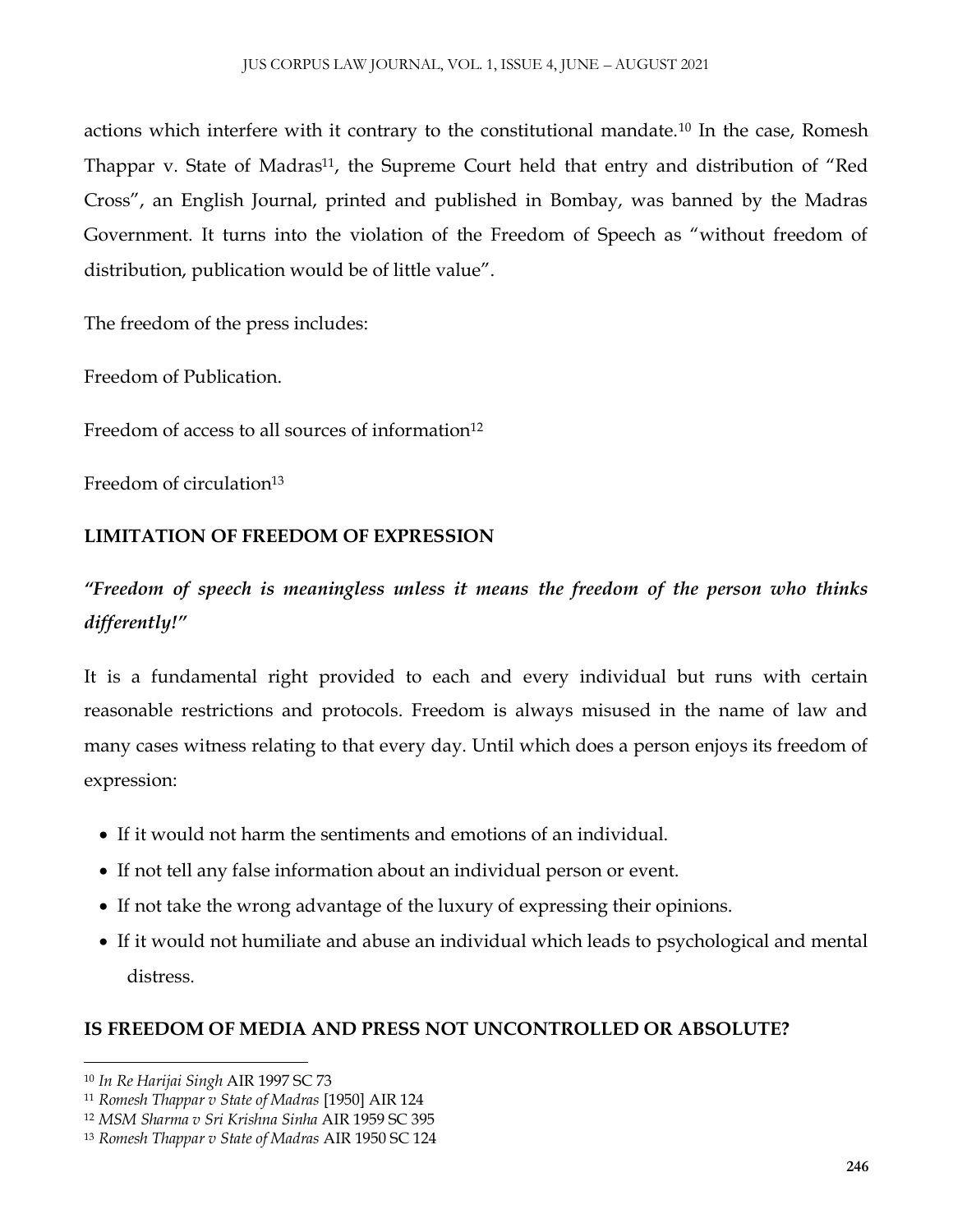Freedom of the Press is not unlimited, absolute at all times; it is also bound in certain reasonable restrictions. If the press guaranteed with free, unrestricted freedom of speech and expression it would result in the disorder of democracy. The freedom is not to be misapprehended as to be press, free to dismiss its duty to be responsible. If newspaper published a content that is false, illegal, and improper, and abuses its liberty, then it would be punishable under the Court of law.

Article 19(1) (a) guarantees freedom of speech and expression which also includes the freedom of the press, but this freedom is subjected to certain limitations as mentioned in clause (2) of Article 19(2) of the Indian Constitution which says:

*"Nothing in subsection (a) of clause (1) all affect the operation of any existing law, or prevent the State from making any law, in so far as such law imposes reasonable restrictions on the exercise of the right conferred by the said subsection in the interest of the sovereignty and integrity of India, the security of State, friendly relations with foreign States, public order, decency or morality or in relations to contempt court, defamation or incitement to an offence14".*

# **RESTRICTIONS ON FREEDOM OF PRESS IN INDIA**

Media and the Press play a very vital role in the sound working of democracy. As earlier mentioned, it acts as a watchdog over the three organs of democracy. The freedom of the press is also included in Freedom of speech and expression but it is not absolute in nature. It undergoes certain reasonable restrictions mentioned under Article 19 (2) of the Indian Constitution. Article 19(2) laid down the certain ground on which the restriction is based:

- Decency or Morality
- Security of the State
- Contempt of Court
- Public Order<sup>15</sup>

<sup>14</sup> *Ibid*

<sup>15</sup> Constitution (First Amendment) Act 1951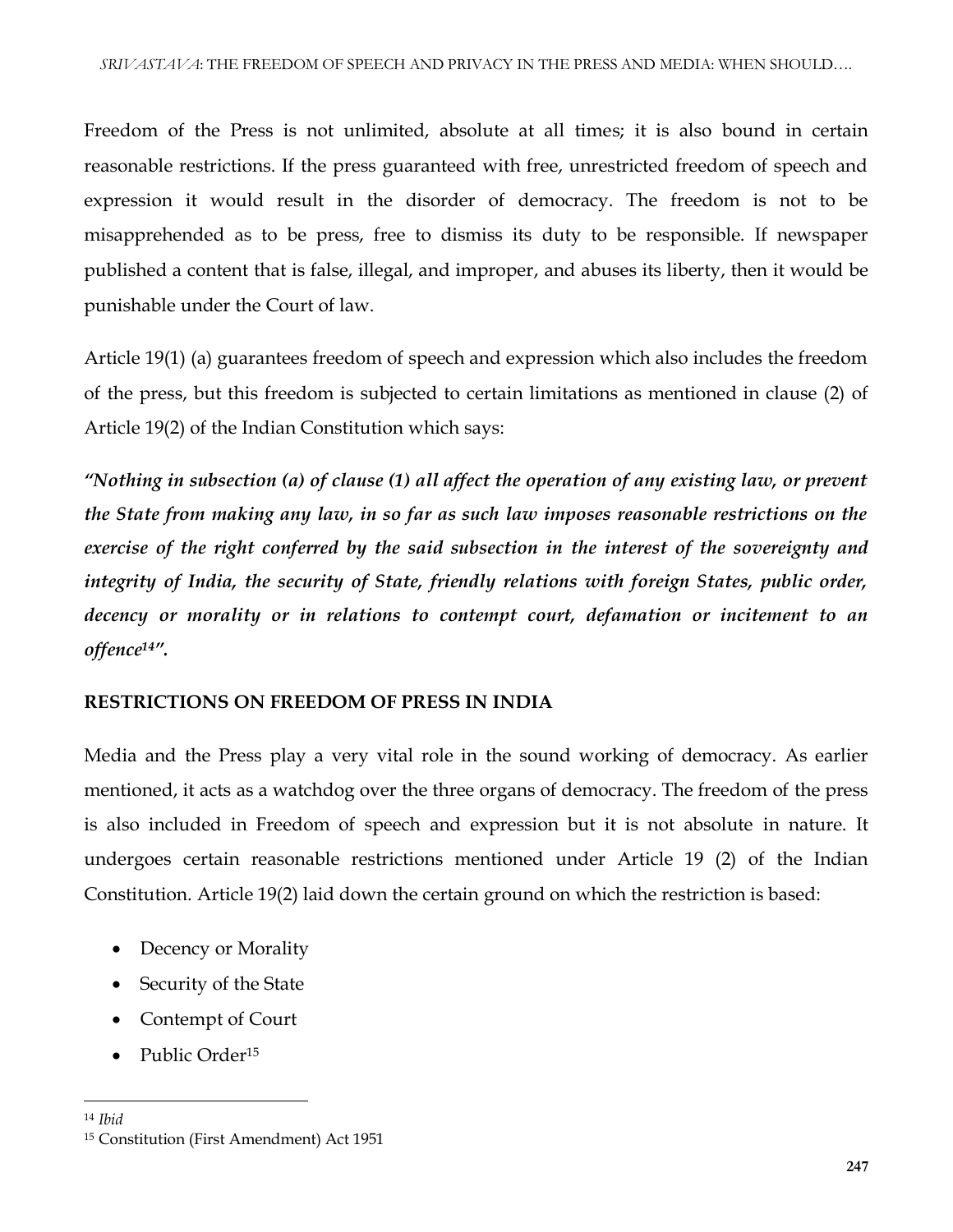- Sovereignty and Integrity of India<sup>16</sup>.
- Friendly relations with foreign states<sup>17</sup>.

The constitution has not yet drafted any specific law for media and press. It is considered that freedom of speech and expression intimate freedom of the press. **"***No special mention of the freedom of the press was important at all, the press and citizen were the same as far as the right of expression was concerned"* state by Dr. B.R. Ambedkar, the chairman of the drafting committee of the constitution of India.

This freedom of expression did not provide a right to journalists to give any kind of statement in the name of freedom. It has certain limitations and no one is permitted to give an offensive statement that might cause disorder of democracy and integrity & security of India. And this thing goes with fake news, defamation, and contempt of courts, etc. An individual or journalist is not allowed under Article 19(1) (a) of the constitution to defame any person/public or private organization without genuine evidence giving the reason of freedom of expression. New Media policy came into existence with an objective to control the irresponsible activities of media houses. Such activities involve:

- Preach Violence
- Misinformation
- Fake News
- Attempts to use media to provoke communal passions
- Attempts to use media to harm sovereignty and integrity of India

If any media attempt to breach the mentioned objective of new media policy would be banned from getting any advertisements from the government. Apart from this, the media have to be penalized for their wrong doings. Media houses should hold responsibility before publishing and showing any news must be concern about the truthfulness behind that news. The new media policy is empowered to initiate trials against any media houses that seem to be

<sup>16</sup> Constitution (Sixteenth Amendment) Act 1963

<sup>17</sup> First Amendment (n 15)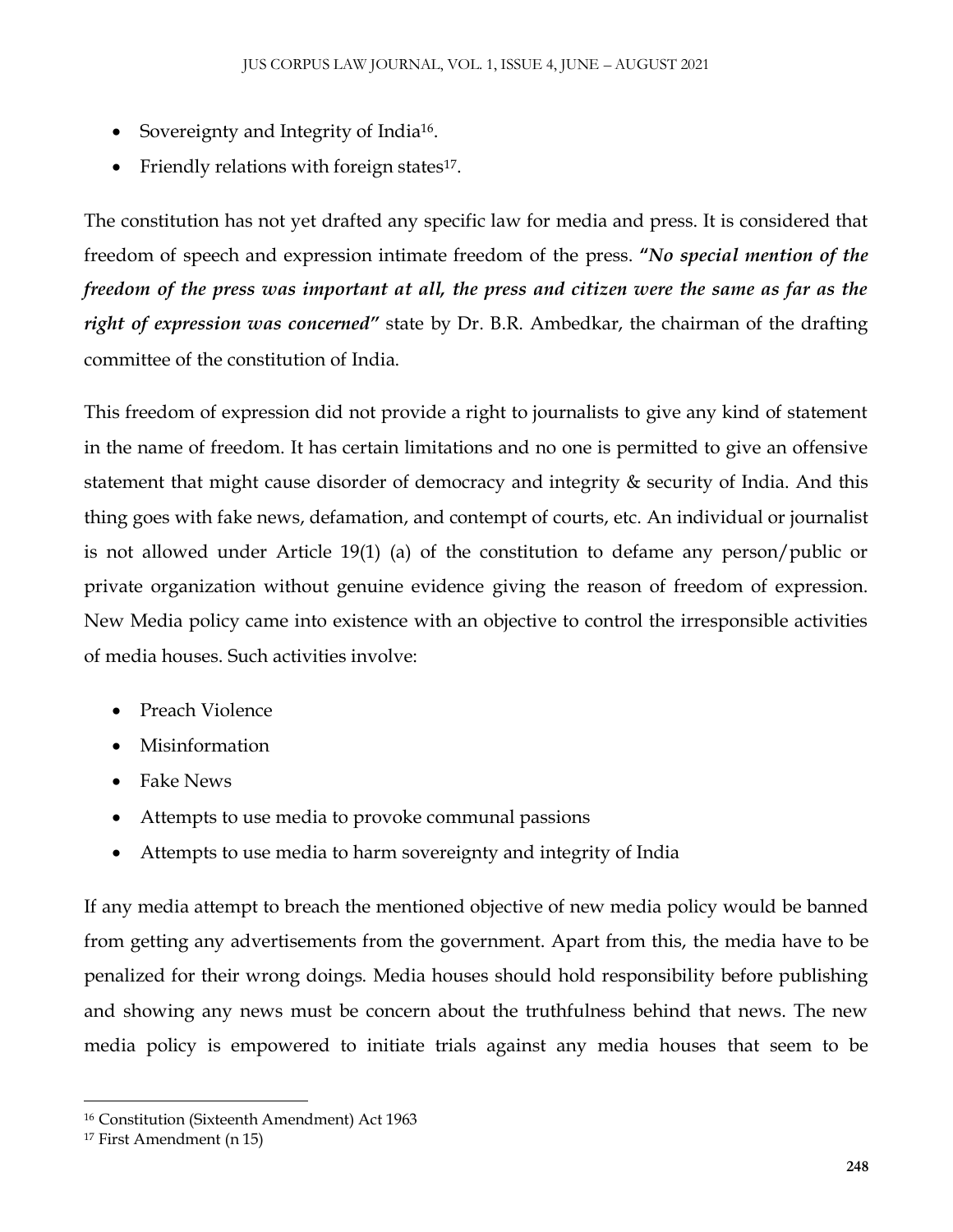irresponsible while exercising their duty and would be held liable under Cyber Laws and the Indian Penal Code.

New Media Policy is being criticized as it limits the freedom of speech even on matters of immense concern. It also not imposes direct restrictions on the press, giving legal power to the government to penalize anyone for their actions. In this way, an IAS or KAS (Kashmir Administrative Service) officer could decision for the job of journalist indirectly and also empowered to select what would be the news. The objective behind that is to end the local media and shows the news content which portrays government good in the eyes of the people. They try to convert it into public relations, not journalism.

# **CASES LAWS**

# **Brij Bhushan v State of Delhi<sup>18</sup>**

In this case, the Supreme Court held that the freedom of expression mentioned under Article 19(1) (a) of the Constitution is a fundamental right and it cannot be snatched from journalists and media houses.

# **Secretary, Ministry of Information and Broadcasting v. Cricket Association of Bengal<sup>19</sup>**

In this case, the court held that the freedom of speech and expression mentioned under Article 19(1) (a) of the Constitution involves the right to obtain information and distribute it.

# **CONCLUSION**

 $\overline{\phantom{a}}$ 

Journalists should not provide with absolute freedom of speech and expression as the security and integrity of the nation stand as first priorities. And improper or offensive statements delivered by journalists must be restricted. False news, misinformation, preach violence, etc, all of them must be controlled in an extremely efficient way. Democracy in a minute could change into autocracy if the powers granted to the government are not utilized efficiently. So

<sup>18</sup> *Brij Bhushan v State of Delhi* [1950] AIR 129

<sup>19</sup> *Secretary, Ministry of Information and Broadcasting v Cricket Association of Bengal* 1995 (2) SCC (161)